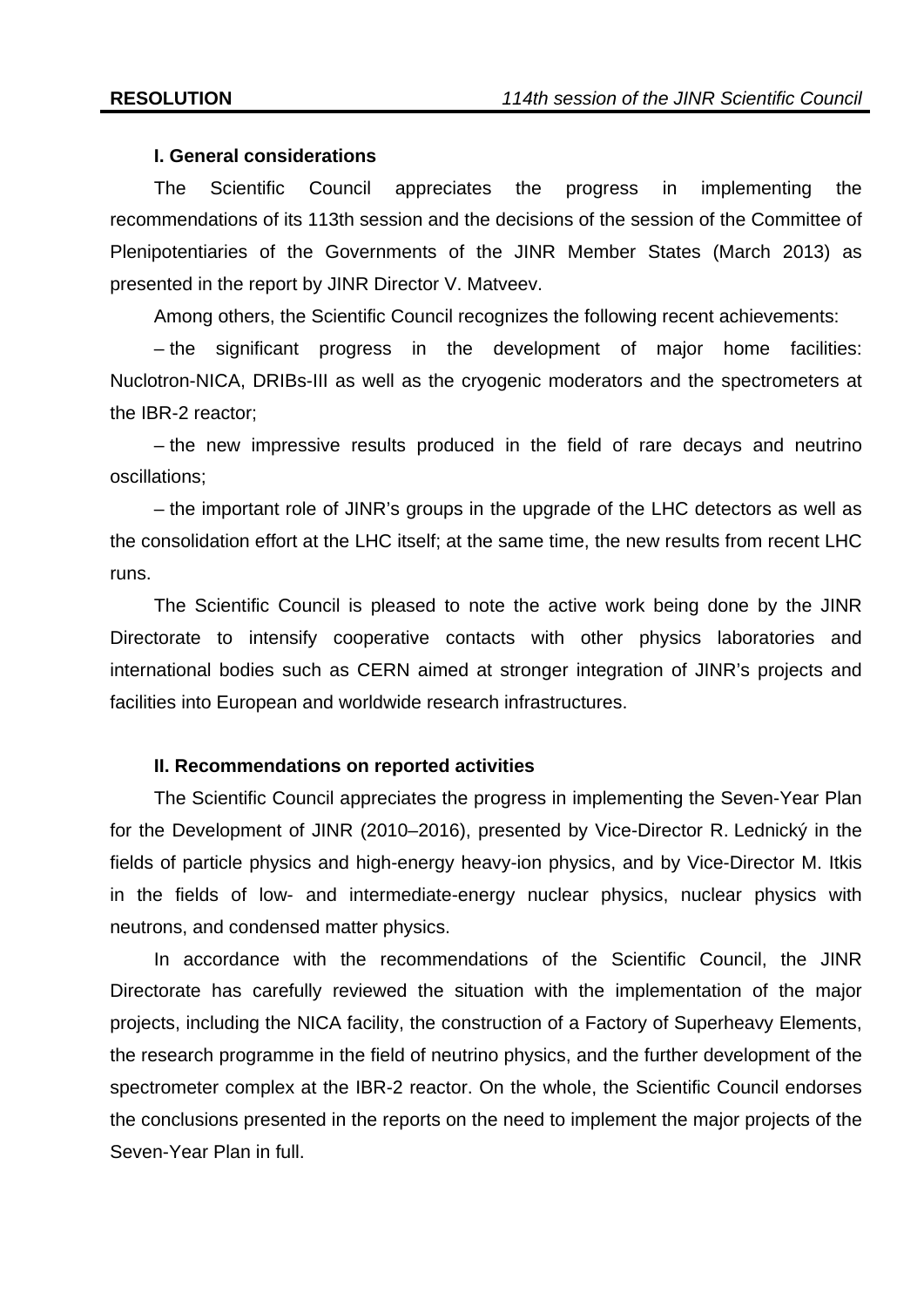The Scientific Council takes note of the report "Reactor neutrino experiments: status and prospects" presented by DLNP Director A. Olshevskiy. It underlines the scientific importance of neutrino physics experiments and the significant role of JINR played in them.

The Scientific Council notes with interest the report "The importance of physics to the economies of Europe" presented by L. Cifarelli, Vice President of the European Physical Society (EPS) and a member of the JINR Scientific Council. In 2012, the EPS commissioned the Centre for Economics and Business Research (Cebr) to conduct an independent economic analysis based on statistics in the public domain through Eurostat and covering 29 European countries. The detailed analysis, performed by Cebr over the period 2007–2010, makes possible the contribution that physics makes to the European economy to be meaningfully compared to other sectors such as manufacturing, construction and retail. It is clear that businesses in physics-based sectors contribute very significantly to employment, innovation and growth in Europe. The EPS report clearly demonstrates the importance of physics to European economies and highlights the need to support physics at all levels: in education, research, business and industry. The Scientific Council appreciates the conclusions presented in this report and thanks Professor L. Cifarelli for it.

#### **III. Recommendations in connection with the PACs**

The Scientific Council concurs with the recommendations made by the PACs at their June 2013 meetings as reported at this session by Professor I. Tserruya, W. Greiner, and V. Kantser.

#### Particle Physics Issues

The Scientific Council appreciates the good progress towards the realization of the Nuclotron-NICA project and congratulates VBLHEP for the stable operation of the Nuclotron as demonstrated in the successful accomplishment of Run 47 and for the realization of stochastic cooling for the first time at this facility and in Russia at large. It also supports the strategy of the Laboratory management for further improvements of the physics research programme and the active collaboration with the Nuclotron beam users.

The Scientific Council reaffirms its strong support to the fixed target programme using Nuclotron beams and the BM@N experiment and views it as an essential and integral element of the NICA project. It welcomes the PAC's recommendations on the formation of a BM@N Detector Advisory Committee similar to the very successful one established for MPD.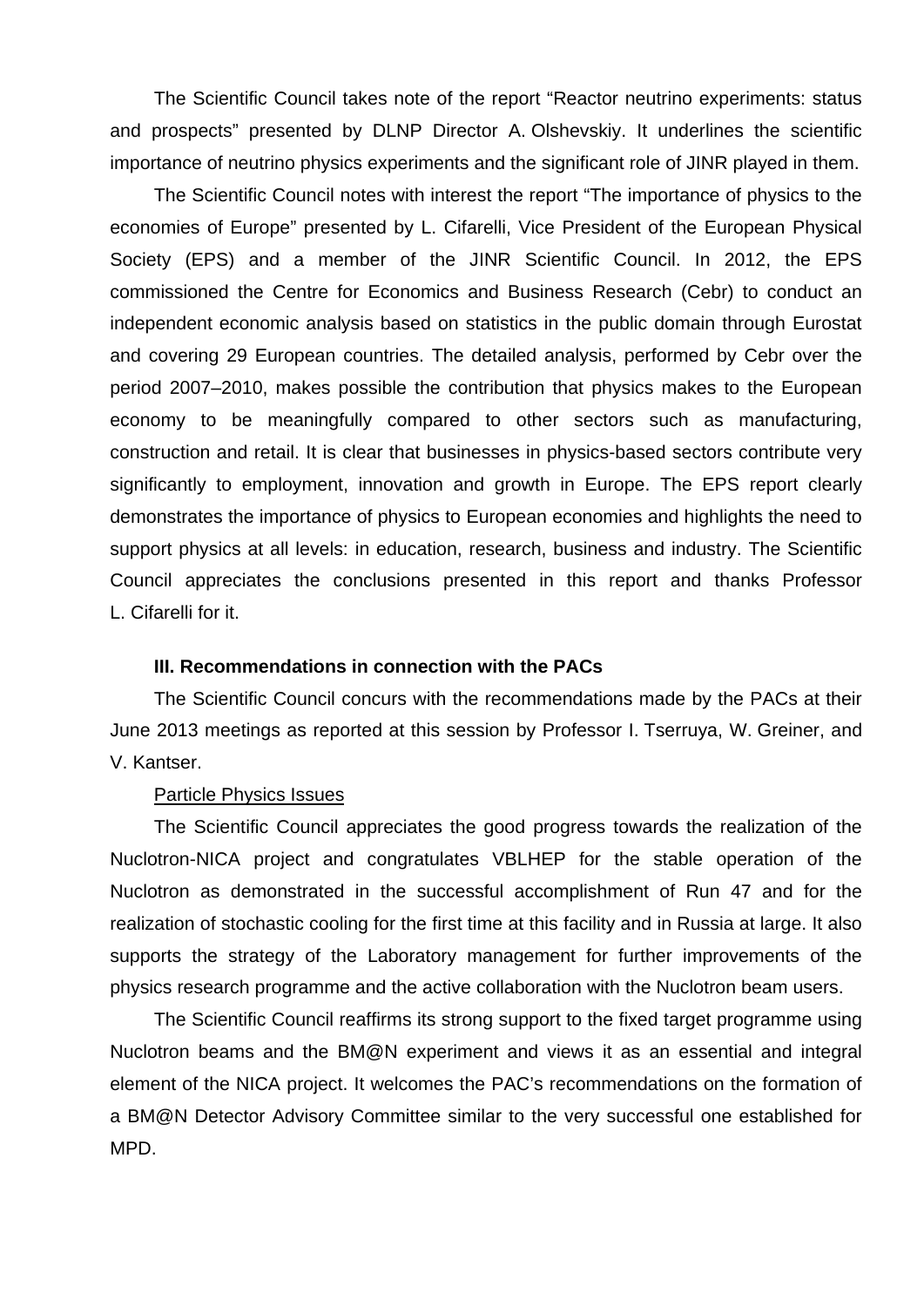The Scientific Council encourages the interaction between theorists and experimentalists in the process of the prioritization of the NICA White Paper contributions with the goal to develop a Physics Performance Report of BM@N and MPD.

The Scientific Council appreciates the significant progress made in prototyping detector elements for the MPD and takes note of the critical issues related to the MPD magnet manufacturing and to the NICA hall civil engineering. It also appreciates the important role of the Detector Advisory Committee (DAC), thanks the members of the MPD DAC for the MPD project evaluation and recommends continuation of regular reviews.

The Scientific Council supports the PAC's recommendations on the continuation of the current projects and activities in particle physics within the suggested time scales and the priorities, as outlined in the PAC report.

#### Nuclear Physics Issues

The Scientific Council supports the recommendation made by the PAC to strongly encourage the JINR Directorate for securing not only the financial issues but also human resources needed for a successful achievement of the ambitious DRIBs-III project. It also concurs with the following first-priority tasks to be implemented in full under the JINR Seven-Year Plan: construction at JINR of the world's first Factory of Superheavy Elements (SHE), including construction and commissioning of a new accelerator, DC-280, and the construction of a new building with experimental set-ups; implementation of the research programme on SHE synthesis using the U400 cyclotron; completion of the upgrade of the U400M cyclotron; preparatory and design work for the modernization of the experimental hall of the U400 cyclotron and for the upgrade of this facility.

The Scientific Council supports further extension of the DRIBs-III project which includes the upgrade of the U400 accelerator and the modernization of its experimental hall and physics instruments.

The Scientific Council appreciates the high quality of the research underway and the important results produced at JINR in the field of neutrino physics. JINR is making substantial contributions to the future neutrino experiments which should be granted high-priority status. The Scientific Council welcomes the idea of constructing a new laboratory at the Kalinin Nuclear Power Plant to become a unique experimental infrastructure for neutrino research for JINR and its Member States.

The Scientific Council realizes the need for continued support for priority areas of research, namely the synthesis and study of superheavy elements and the neutrino programme and, therefore, recommends that the Directorate take appropriate measures to maintain the world-leading role of JINR.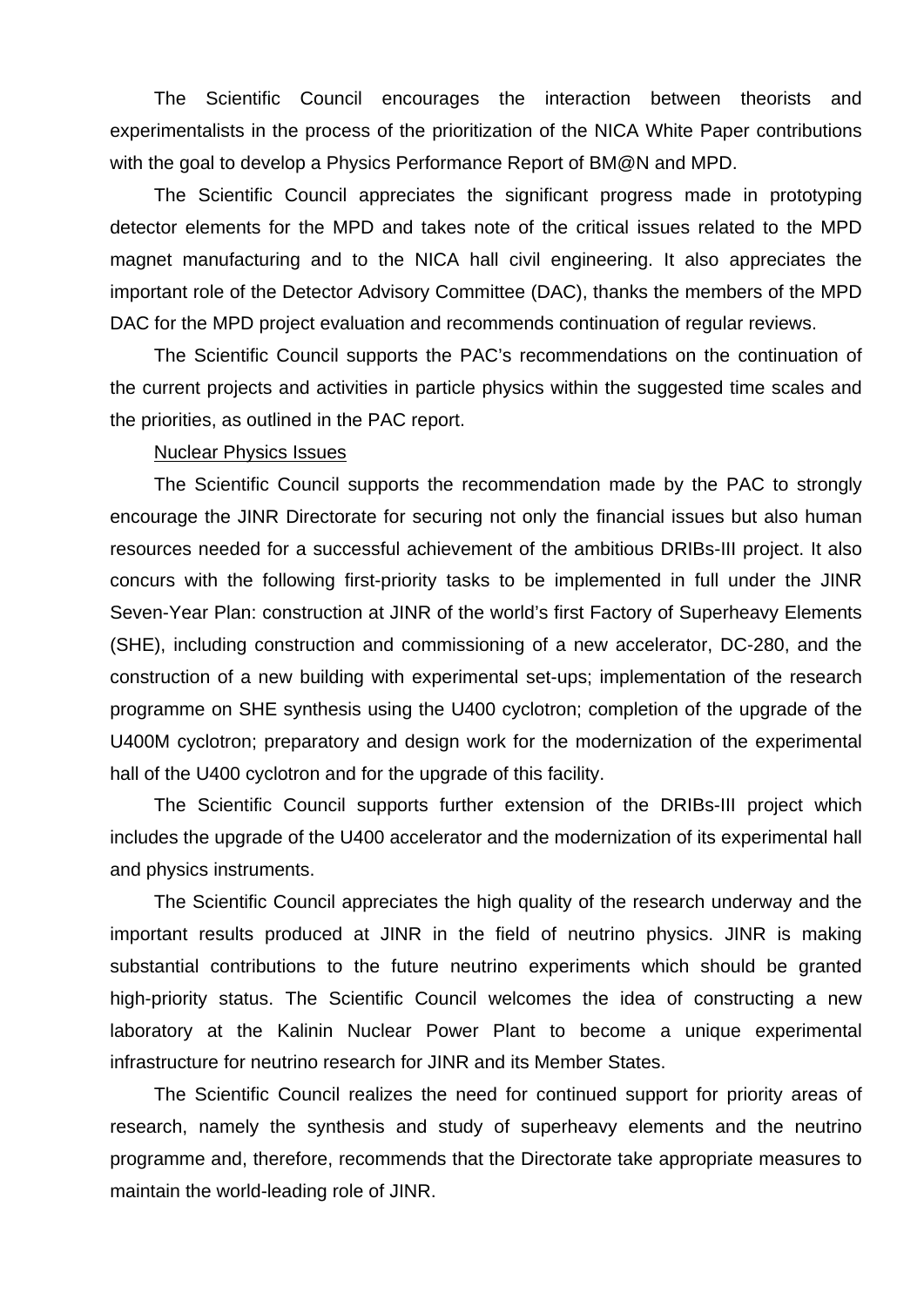The Scientific Council recommends continuing scientific activities in nuclear theory as well as in nuclear physics and in nuclear physics with neutrons by BLTP and by FLNP, respectively, in 2014–2016 with first priority, within the themes reviewed by the PAC. The FLNP Directorate should accelerate the construction of the necessary beam infrastructure for the IREN facility.

The Scientific Council notes with interest and fully supports the proposal made by JINR Director V. Matveev to organize a workshop of competent specialists from Russia and elsewhere on nuclear transmutation in view of the preliminary results of JINR research of accelerator-driven systems.

#### Condensed Matter Physics Issues

The Scientific Council highly appreciates the smooth operation of the IBR-2 reactor after completion of its modernization as well as the first scientific results obtained with extracted neutron beams. The construction and development of the complex of cryogenic moderators at the reactor is also very important. Noting the achieved progress, the Scientific Council supports the PAC's recommendations on the extension of the concluding theme "Development of the IBR-2 Reactor with a Complex of Cryogenic Neutron Moderators" for the period 2014–2016 and on the opening of the new project "Construction of a complex of cryogenic moderators at the IBR-2 reactor" within this theme.

The Scientific Council notes the efforts being taken to upgrade FLNP instruments. In particular, it appreciates the start of experimental work at the DN-6 diffractometer and the new multifunctional reflectometer GRAINS as well as efforts towards the development of the NERA-PR spectrometer.

The Scientific Council supports the continuation of theory activities in the field of condensed matter physics in 2014–2018 at BLTP under a new theme "Theory of Condensed Matter". It also welcomes the opening of the new theme "Methods, Algorithms, and Software for Modeling Physical Systems, Mathematical Processing and Analysis of Experimental Data" at LIT for the period 2014–2016. Taking into account the progress in JINR educational activity, the Scientific Council appreciates the opening of the University Centre's new project "Development of modern education programmes" for 2014–2016.

### Reports by young scientists

The Scientific Council notes with interest the following reports by young scientists, which were selected by the PACs for presentation at this session: "Small-angle scattering from multi-phase systems: investigation of the crossover between Porod and fractal regimes", "Measurements of muon forward-backward asymmetry in Drell-Yan processes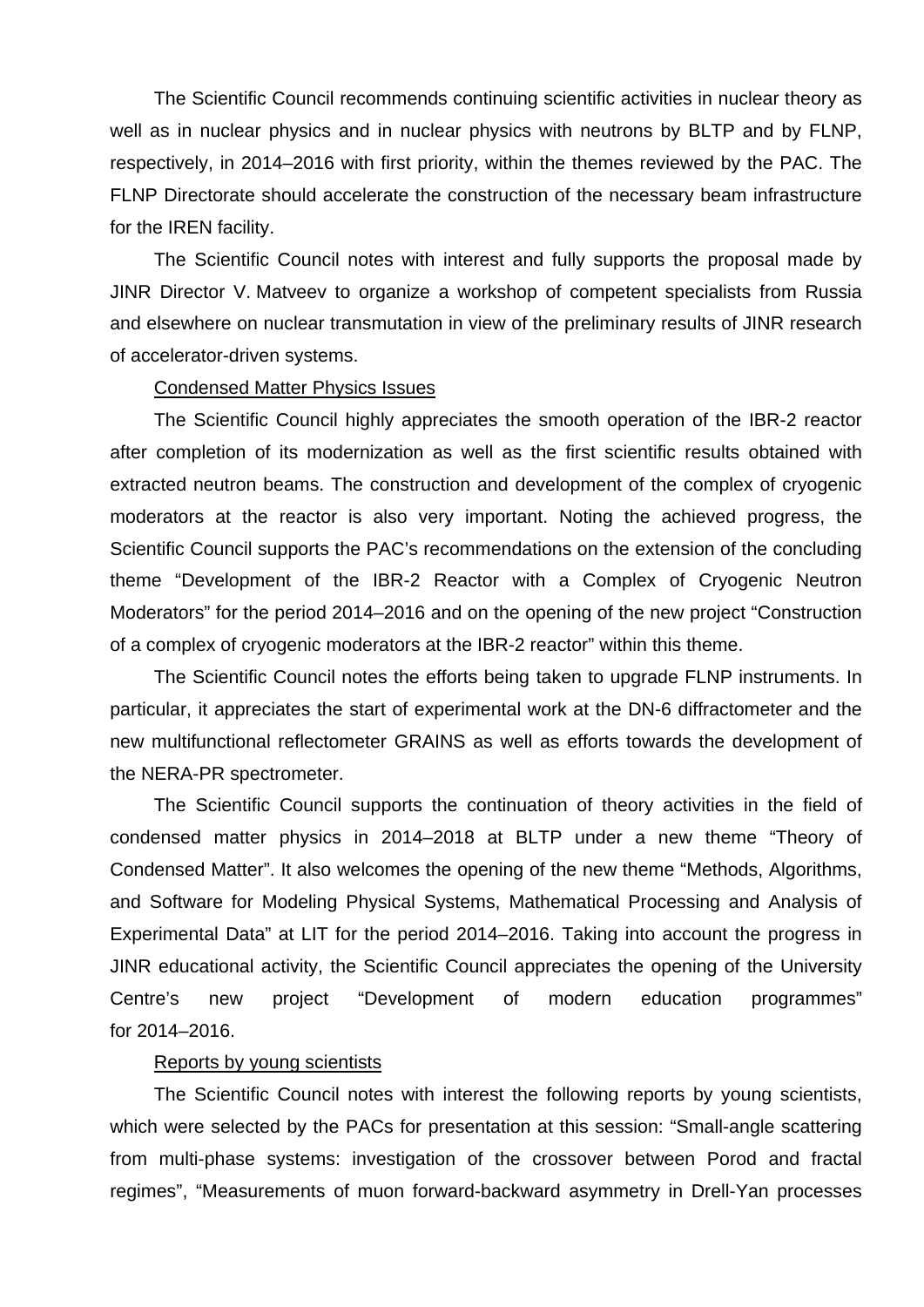with the CMS experiment", and "Bivalve mussels in biomonitoring of the South Africa Atlantic coastal waters". The Scientific Council thanks the speakers: E. Anitas, I. Gorbunov, and Z. Goryainova, respectively, for their excellent presentations. The Scientific Council welcomes similar reports in the future.

## **IV. Memberships of the PACs**

The Scientific Council thanks the outgoing members: Professors L. Riccati (INFN, Turin, Italy) and Yifang Wang (IHEP, Beijing, China) for their successful work as members of the PAC for Particle Physics.

### **V. Prizes**

The Scientific Council congratulates the laureates of the JINR prizes for 2012 — winners of the annual scientific research competition in the fields of theoretical physics, experimental physics, physics instruments and methods, and applied physics.

## **VI. Election of the Co-chairman of the Scientific Council**

The Scientific Council elected Professor M. Waligórski as Co-chairman of the Scientific Council for a term of three years.

# **VII. Elections and announcement of vacancies in the directorates of JINR laboratories**

The Scientific Council elected V. Bednyakov as Director of the Dzhelepov Laboratory of Nuclear Problems for a term of five years. The Scientific Council thanks A. Olshevskiy for his successful tenure as Director of this Laboratory.

The Scientific Council endorsed the appointment of O. Culicov and E. Lychagin as Deputy Directors of the Frank Laboratory of Neutron Physics, Gh. Adam and T. Strizh as Deputy Directors of the Laboratory of Information Technologies, and A. Sorin as Deputy Director of the Veksler and Baldin Laboratory of High Energy Physics, until the completion of the terms of office of the directors of their respective laboratories.

The Scientific Council announces the vacancies of the positions of Deputy Directors of the Dzhelepov Laboratory of Nuclear Problems. The endorsement of the appointment for these positions will take place at the 115th session of the Scientific Council.

The Scientific Council endorses the proposal by the Director of the Frank Laboratory of Neutron Physics, V. Shvetsov, to announce the vacancy of a third Deputy Director position at this laboratory. The endorsement of the appointment for this position will take place at the 115th session of the Scientific Council.